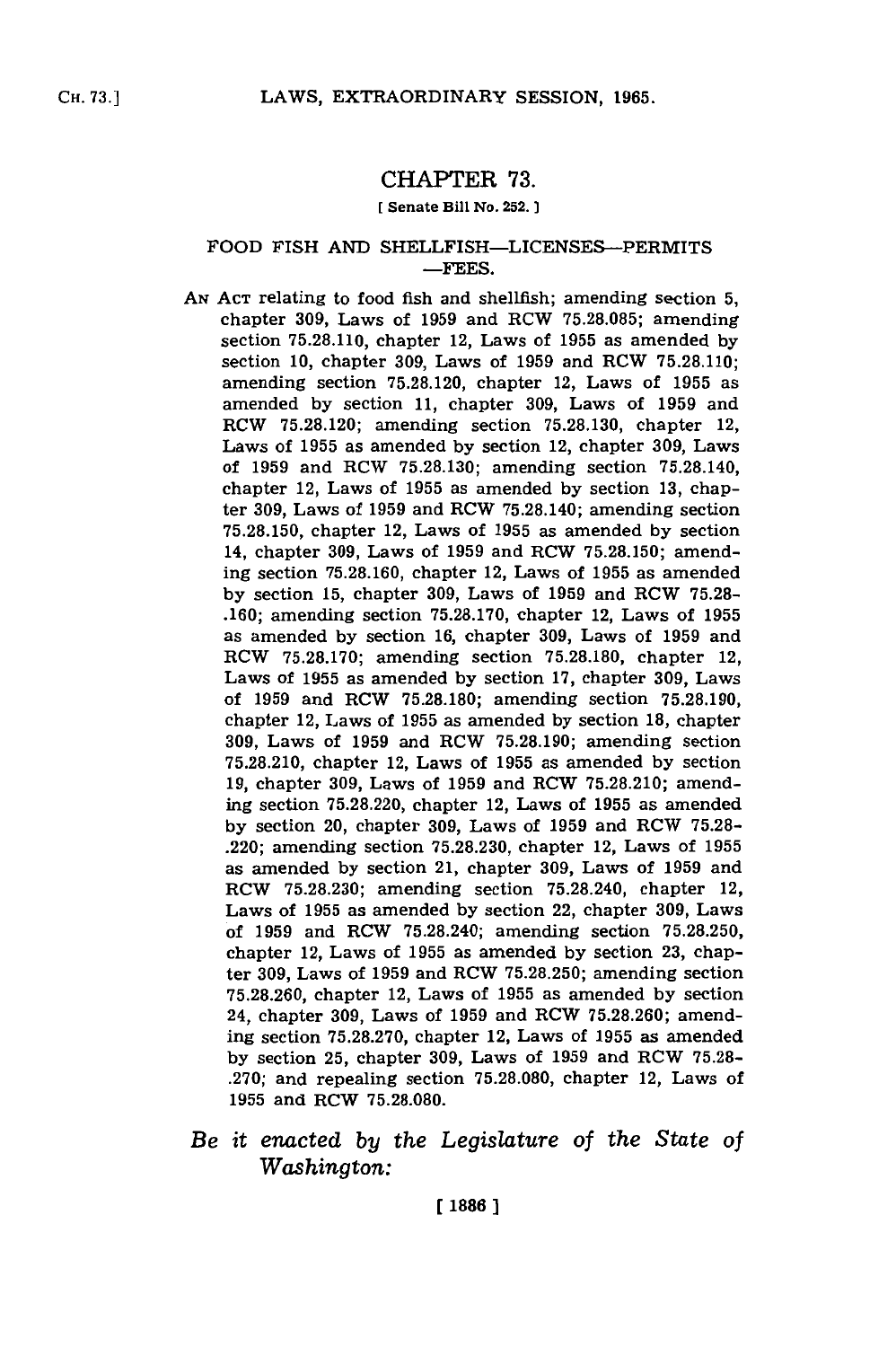SECTION **1.** Section **5,** chapter **309,** Laws of **1959 RCW 75.28.085** and RCW **75.28.085** are each amended to read as **fol- amended. lows:**

Every person, or persons or corporations opera-**Food fish and** ting a fishing vessel of any description used in the **shellfish-Licenses. Delivery** commercial taking or catching of food fish or shellfish **permit-As** commercial taking or catching of 1000 fish or shelling  $V_{\text{a}}^{\text{initial}}$  permit<br>in offshore waters, and the transportation or posses- *for landing of* sion of food fish or shellfish through the waters of the state of Washington, and delivering the food fish or shellfish in any port in the state of Washington shall as a condition of doing so, obtain a delivery permit from the director of fisheries. The fees for such permit shall be ten dollars: *Provided,* That any permittee under RCW **75.18.080** will not be required to obtain the above prescribed permit. This permit can become a valid vessel delivery permit, for the landing of salmon in state ports, **by** the payment of an added ten dollar fee for each man aboard the fishing vessel, which payment will satisfy provisions required under ROW **75.18.080.**

SEC. 2. Section 75.28.110, chapter 12, Laws of RCW 75.28.110 **<sup>1955</sup>**as amended **by** section **10,** chapter **309,** Laws **amended.** of **1959** and RCW **75.28.110** are each amended to read as follows:

The fee for all licenses prescribed in this chap- **Hard line or** *is line* license. ter employing hand lines or **jig** lines in the taking of fish and shellfish shall be twenty-seven dollars and fifty cents per annum. for residents and **fifty**five dollars per annum for nonresidents. Each icense shall entitle the licensee to use three hooks only.

**SEC. 3.** Section **75.28.120,** chapter 12, Laws **Of RCW 75.28.120 <sup>1955</sup>**as amended **by** section **11,** chapter **309,** Laws **amended.** of **1959** and ROW **75.28.120** are each amended to read as follows:

The fee for all licenses prescribed in this chap- **Set line license.** ter employing set lines in the taking of fish and shellfish shall be thirty-five dollars per annum for

*ports.*

[ **1887 ]**

**[CH. 73.**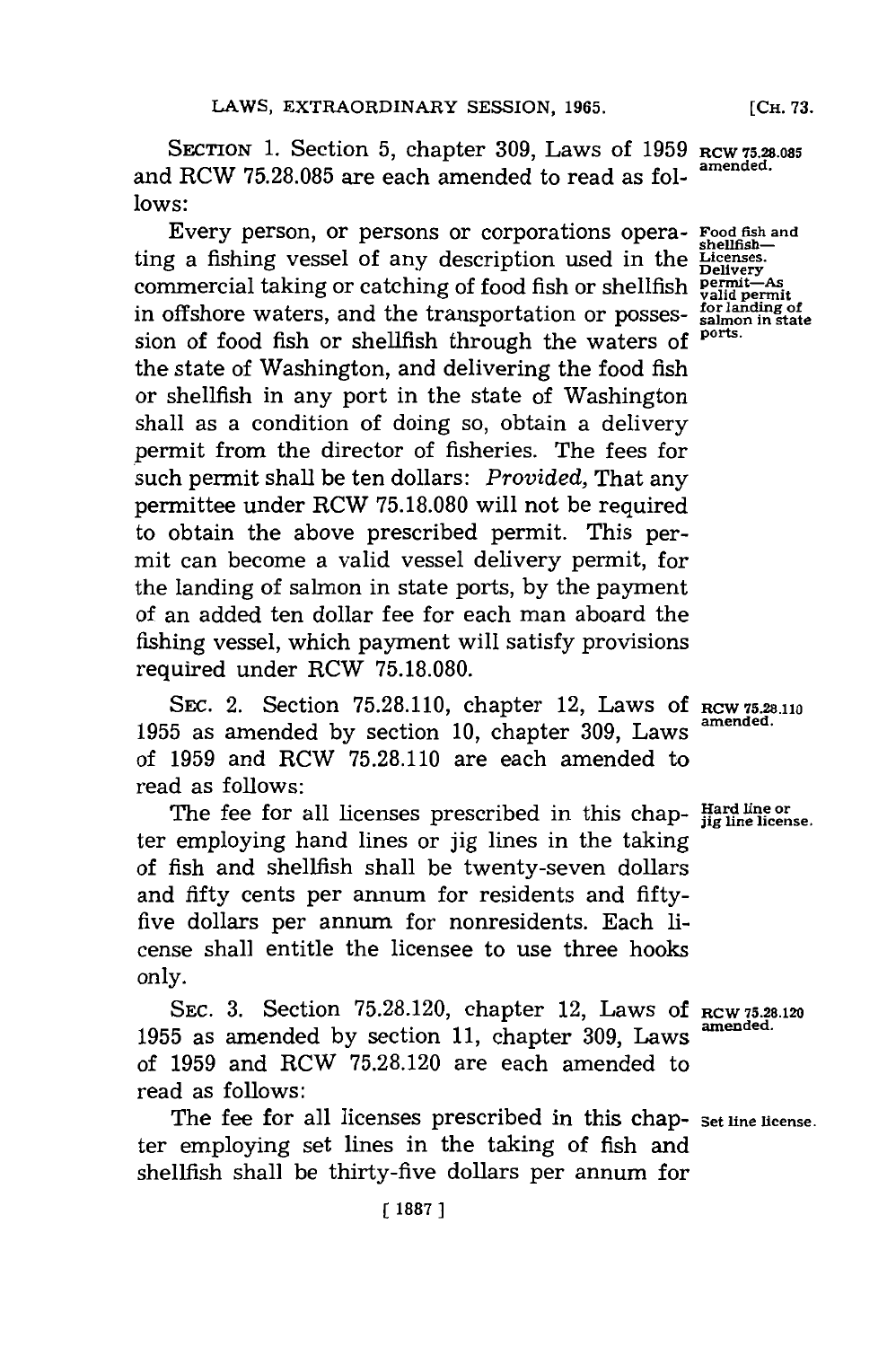**CH. 73.1**

residents and seventy dollars per annum for nonresidents. Each license shall entitle the licensee to use no more than three set lines of not more than five hundred hooks to each set line.

**RCW 75.28.130 SEC.** 4. Section **75.28.130,** chapter 12, Laws of amened. **1955** as amended **by** section 12, chapter **309,** Laws of **1959** and RCW **75.28.130** are each amended to read as follows:

Food fish and **The fee for all licenses prescribed in this chap-**<br>
shellfish-<br>
Licenses Troll ter employing troll lines in the taking of fish and Licenses. Troll ter employing troll lines in the taking of fish and shellfish shall be twenty-seven dollars and fifty cents per annum. for residents and fifty-five dollars per annum for nonresidents. Each license shall entitle the licensee to use six or less troll lines.

RCW **75.28.140 SEC. 5.** Section **75.28.140,** chapter 12, Laws of amened. **1955** as amended **by** section **13,** chapter **309,** Laws of **1959** and RCW **75.28.140** are each amended to read as follows:

**Gill net license.** The fee for all licenses prescribed in this chapter employing gill nets in the taking of fish and shellfish shall be thirty-five dollars per annum for residents and seventy dollars per annum for nonresidents. The incidental catch of sturgeon lawfully taken is permitted under the gill net license.

RCW **75.28.150** SEC. **6.** Section **75.28.150,** chapter 12, Laws of amened. **1955** as amended **by** section 14, chapter **309,** Laws of **1959** and RCW **75.28.150** are each amended to read as follows:

**Set net license.** The fee for all licenses prescribed in this chapter employing set nets in the taking of fish and shellfish shall be thirty-five dollars per annum for residents and seventy dollars per annum for nonresidents.

**RCW 75.28.160** SEC. **7.** Section **75.28.160,** chapter 12, Laws of amened. **1955** as amended **by** section **15,** chapter **309,** Laws of **1959** and ROW **75.28.160** are each amended to read as follows: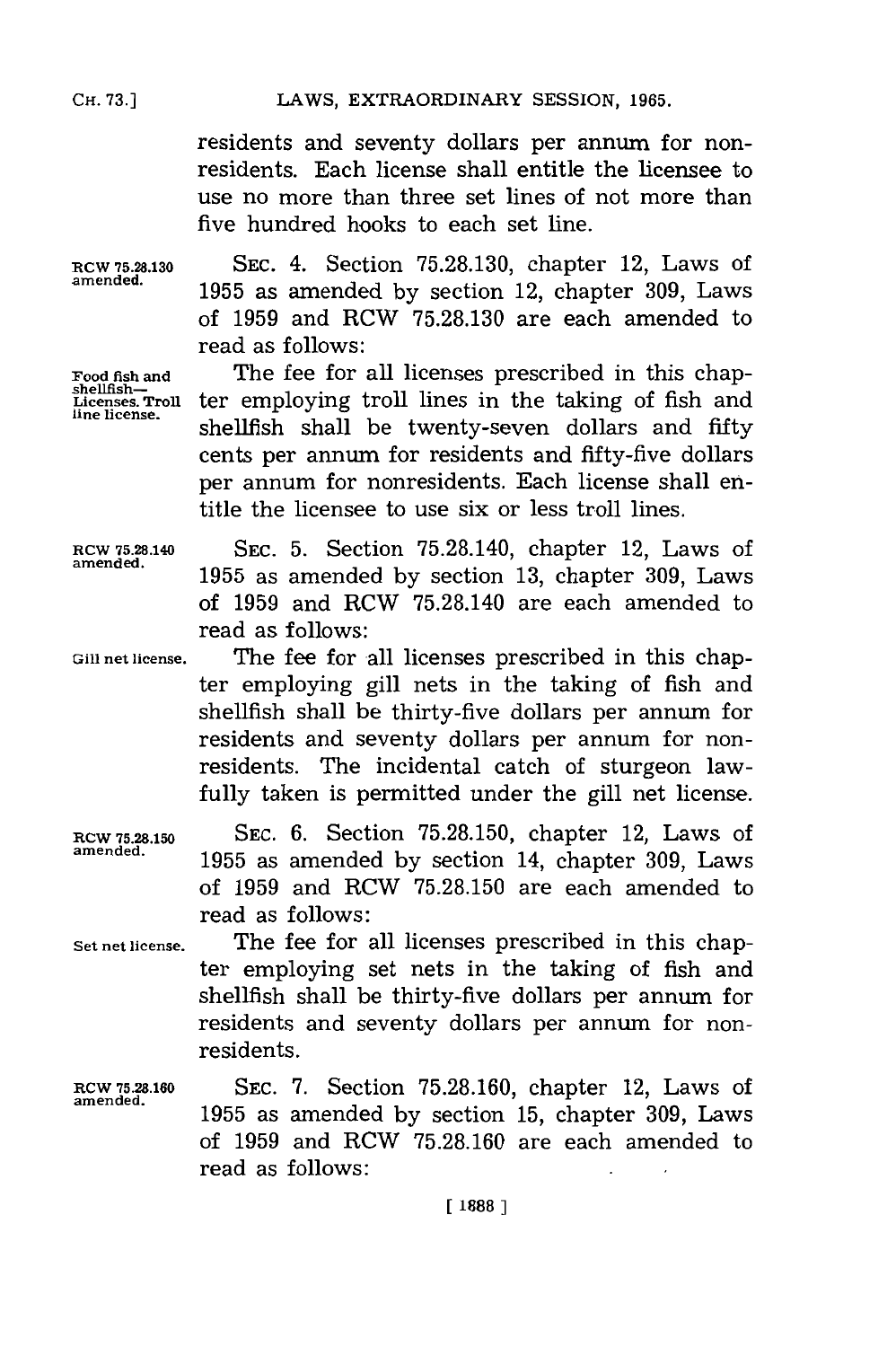The fee for all licenses prescribed in this chap- **Dip bag net** ter employing dip bag nets in the taking of fish and shellfish shall be twenty-seven dollars and fifty cents per annum for residents and fifty-five dollars per annum for nonresidents.

SEC. **8.** Section **75.28.170,** chapter 12, Laws **Of RCW 75.28.170** 1955 as amended by section 16, chapter 309, Laws of **1959** and RCW **75.28.170** are each amended to read as follows:

The fee for all licenses prescribed in this chap- **Drag seine** ter employing drag seines in the taking of fish and shellfish shall be forty-five dollars per annum. for residents and seventy dollars per annum for nonresidents.

SEC. 9. Section 75.28.180, chapter 12, Laws of RCW 75.28.180 **amended. <sup>1955</sup>**as amended **by** section **17,** chapter **309,** Laws of **1959** and RCW **75.28.180** are each amended to read as follows:

The fee for all licenses prescribed in this chap- **Lampara net** ter employing lampara nets in the taking of fish and shellfish shall be fifty-seven dollars and **fifty** cents per annum for residents and one hundred fifteen dollars per annum for nonresidents.

SEC. 10. Section 75.28.190, chapter 12, Laws of RCW 75.28.190 **1955** as amended **by** section **18,** chapter **309,** Laws of **1959** and RCW **75.28.190** are each amended to read as follows:

The fee for all licenses prescribed in this chap- Puse **se** ter employing purse seines (drum seines, table **power block** seines, power block seines) in the taking of fish and shellfish shall be one hundred forty-five dollars per annum for residents and two hundred and thirty dollars per annum for nonresidents.

**SEC. 11.** Section **75.28.210,** chapter 12, Laws **Of RCW752S.210 1955** as amended **by** section **19,** chapter **309,** Laws **amended.** of **1959** and RCW **75.28.210** are each amended to read as follows:

**[ 1889 ]**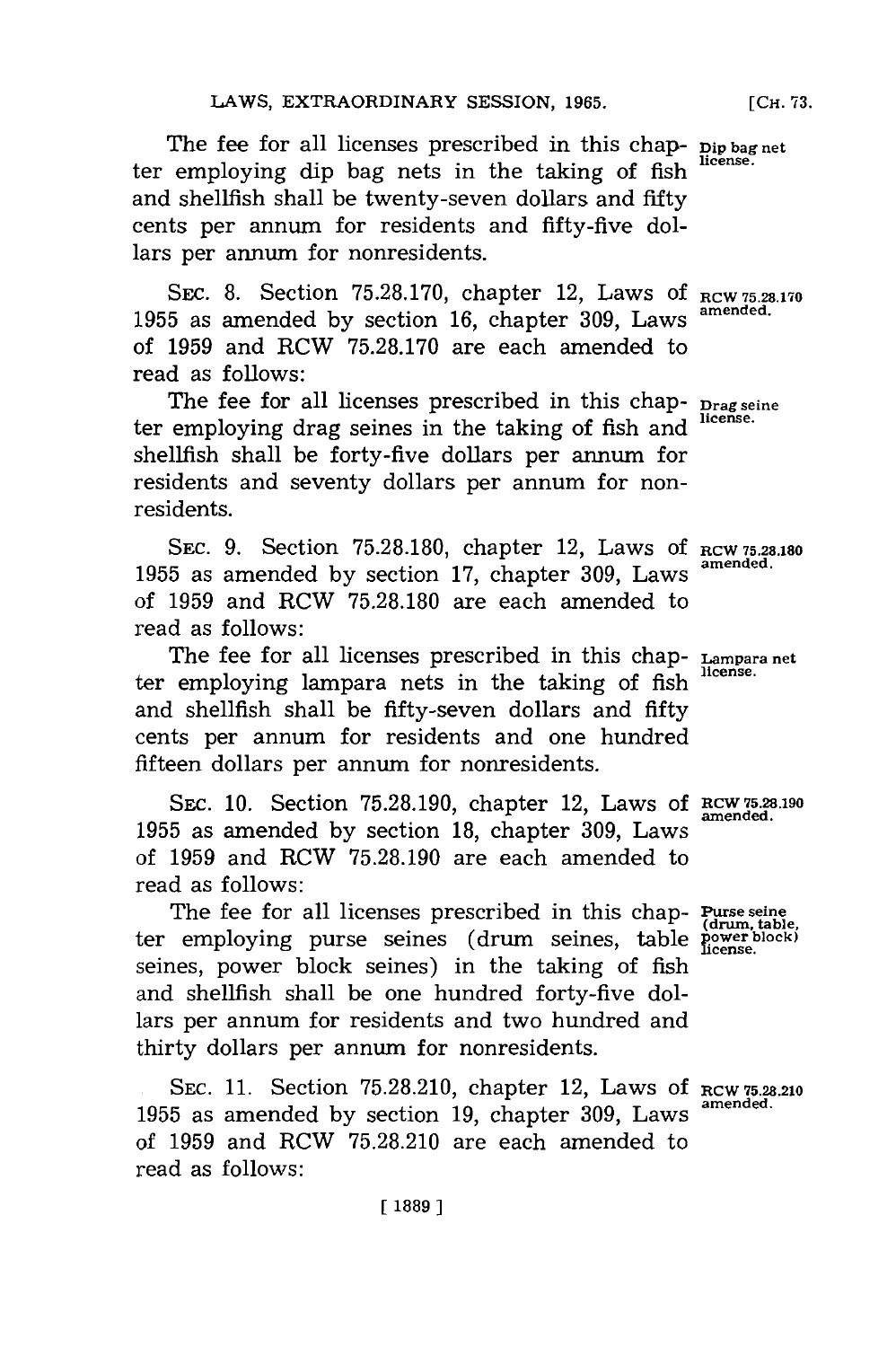LAWS, EXTRAORDINARY SESSION, 1965.

**Food fish and shellfish-Licenses. Otter trawl, beam trawl, shrimp trawl license.**

The fee for all licenses prescribed in this chapter employing otter trawls, beam trawls or shrimp trawls in the taking of fish or shellfish shall be eighty-seven dollars and fifty cents per annum for residents and one hundred thirty-five dollars per annum for nonresidents.

**RCW 75.28=20 SEC.** 12. Section **75.28.220,** chapter 12, Laws of **amended. 1955** as amended **by** section 20, chapter **309,** Laws of **1959** and RCW **75.28.220** are each amended to read as follows:

Reef net The fee for all licenses prescribed in this chapter employing reef nets in the taking of fish and shellfish shall be sixty-two dollars and fifty cents per annum. for residents and ninety-five dollars per annum for nonresidents.

**RCW 75.28.230 SEC. 13. Section 75.28.230, chapter 12, Laws of** amended **amended. 1955** as amended **by** section 21, chapter **309,** Laws of **1959** and RCW **75.28.230** are each amended to read as follows:

Fyke net **The fee for all licenses prescribed in this chap-**<br>license. ter employing fyke nets in the taking of fish and shellfish shall be twenty-five dollars per annum for residents and forty dollars per annum for nonresidents.

**RCW 75.28.240** SEC. 14. Section 75.28.240, chapter 12, Laws of amended. **amended. 1955** as amended **by** section 22, chapter **309,** Laws of **1959** and RCW **75.28.240** are each amended to read as follows:

**Brush weir** The fee for all licenses prescribed in this chapter **license.** employing brush weirs in the taking of fish and shellfish shall be eighty-five dollars per annum for residents and one hundred and sixty dollars per annum for nonresidents.

**amended. 1955** as amended **by** section **23,** chapter **309,** Laws of **1959** and RCW **75.28.250** are each amended to read as **follows: 15.** Section **75.28.250,** chapter 12, Laws of

**RCW 75.28.250**<br>amended.

**[1890]**